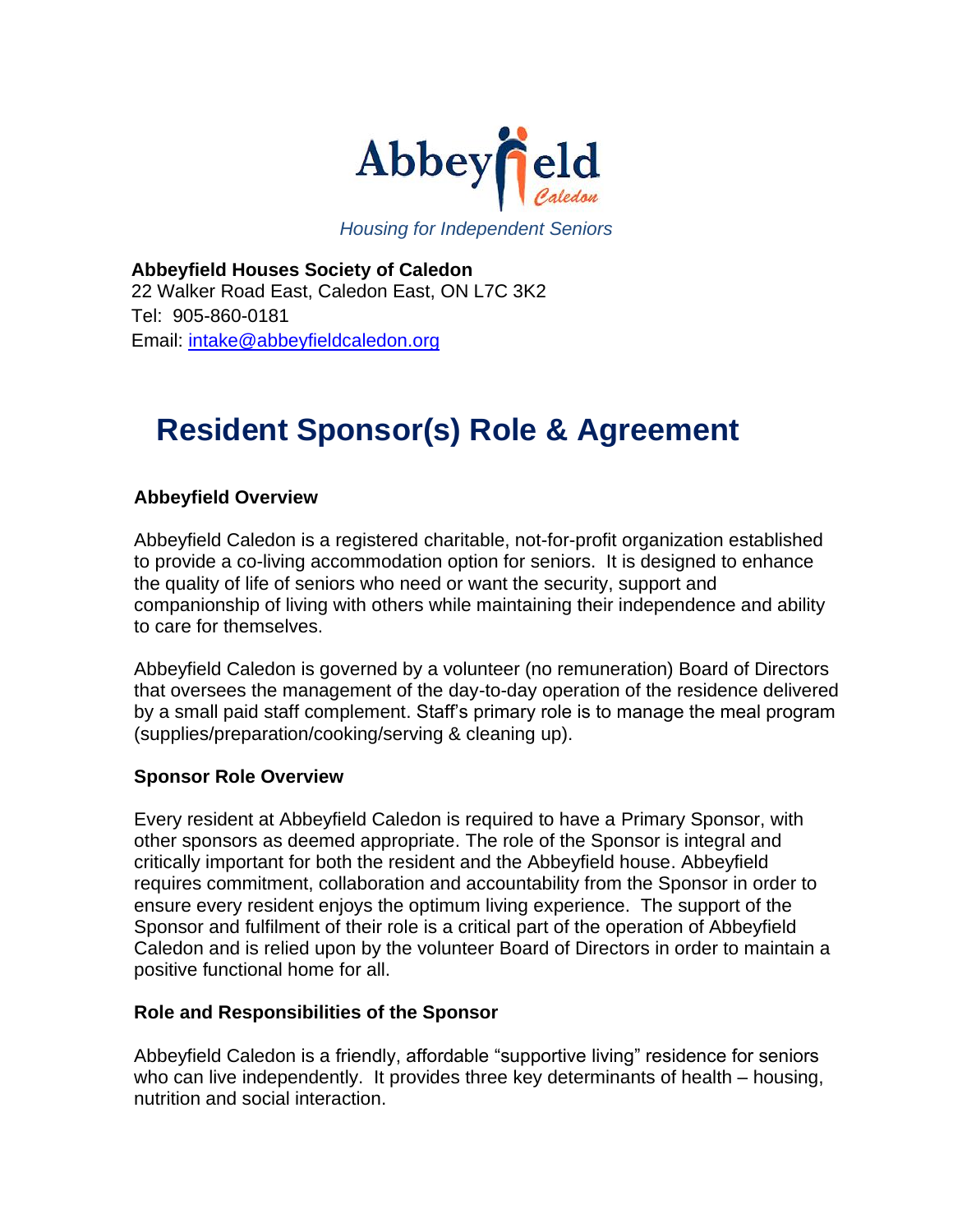It is a pre-requisite for anyone moving into Abbeyfield that a Primary Sponsor be identified, and additional Sponsors if appropriate, for each resident, to be a point of contact to ensure regular tasks are being completed and manage any needs or challenges/issues that may arise.

While a resident's health remains relatively stable, a Sponsor is expected to help with her/his instrumental needs if required – ensuring the resident has medication, transportation to the doctor, shopping for essentials, and any other needs that the resident may need to live in safety and harmony. We also expect the Sponsor to keep in regular contact with the resident – perhaps visiting regularly.

As everyone ages, our physical, cognitive and emotional health may deteriorate – sometimes to the point where a resident begins to lose their ability to live independently, and Abbeyfield Caledon can no longer meet their needs – conditions like the ability to feed or bath themselves or they may develop forms of decline such as dementia. When these conditions occur, a Sponsor is responsible to help the resident get the supports they require to continue to live at Abbeyfield (usually by arranging for home care).

Where it is not possible for these external supports to help the resident maintain their independence, the Sponsor is responsible to help the resident find other accommodation that can provide the appropriate level of care. Abbeyfield Caledon will work with the Sponsor during this period of transition, but we emphasize that the primary responsibility rests with the resident and Sponsor.

The following items provide an overview and expectations regarding the role of a Sponsor. The following list is not meant to be exhaustive and may change from time to time depending on evolving environmental and situational circumstances:

- To be continuously engaged with the resident by taking an active interest in their well-being through regular communication and touch points
- Liaise with the Board of Directors and/or staff to identify and resolve any issues arising with the resident – regarding all aspects of their residency
- Arrange for additional resident support as required, as would be the case if the resident was residing in their own home, such as:
	- o making/taking/and/or arranging transportation for resident to appointments
	- $\circ$  ensuring the resident is taking their medications regularly
	- $\circ$  ensuring the resident's suite is cleaned regularly (minimum of once every 2 weeks – floors, bathrooms, etc.)
	- o ensuring the resident is showering, or sponge bathing/washing their hair once a week or engaging a PSW (personal support worker) to perform these duties/provide this support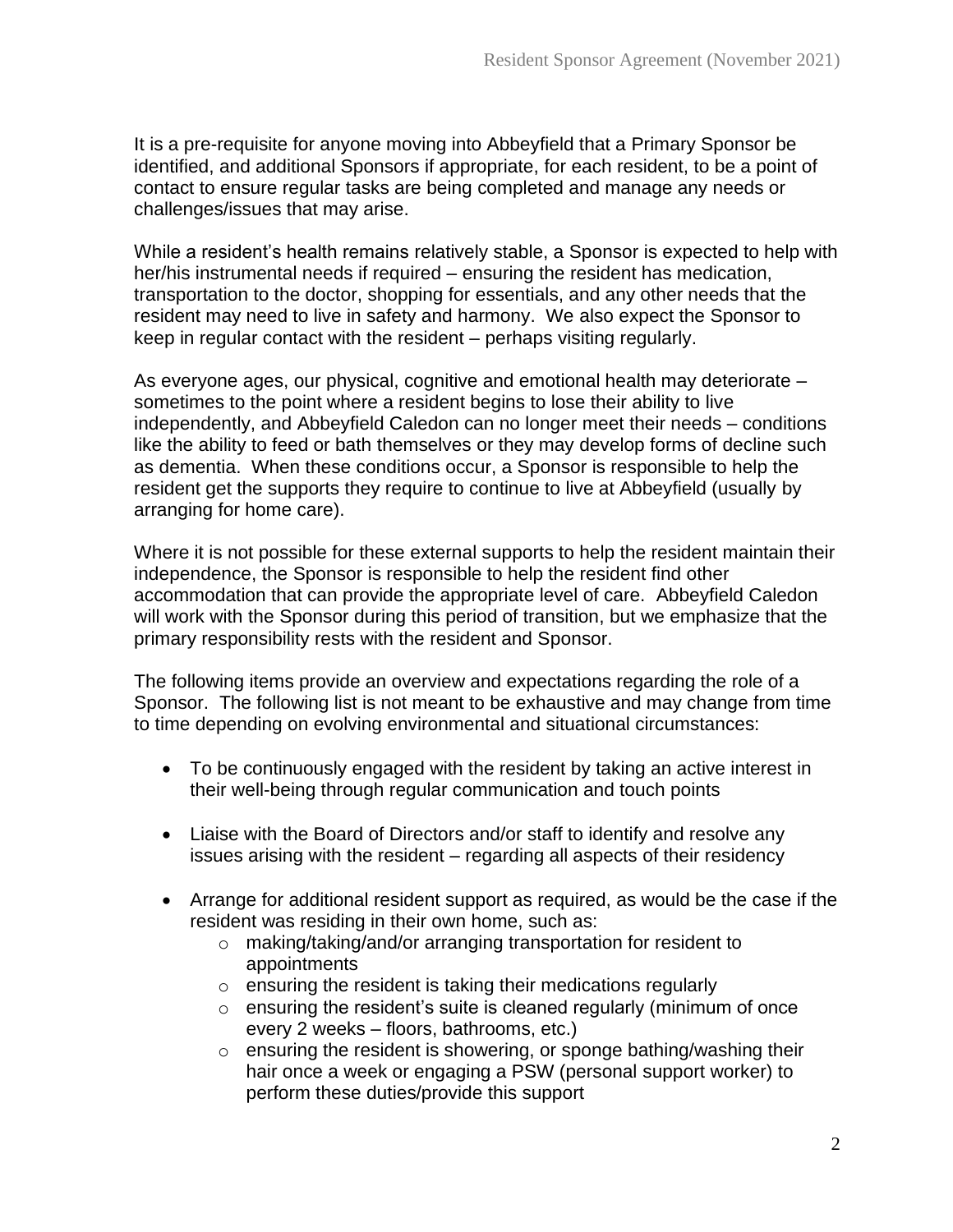- $\circ$  ensuring the resident is doing their laundry once a week clothes, towels, bedding or hiring an individual to take do this
- Ensure monthly accommodation fee is paid on time each month and bring the rent up to date in the event of the resident being in default.
- Provide contact information to the staff and Board of Directors and be available at all times in case of an emergency or for issue resolution
- Assume full responsibility and care of the resident in the event of illness or infirmity
- Ensure the resident's suite is maintained in proper condition without damage and disrepair, and upon inspection or vacating the suite, pay for damages if required.
- Partake in requests regarding resident assessments (physical, mental, medical) as required and/or at the request of the Board of Directors
- Participate in an annual or periodic review meeting with the resident and the Board of Directors to provide feedback, transparency and constructive improvements to the operation and goals of Abbeyfield Caledon
- Provide/ensure Abbeyfield Caledon has up to date documentation for Power of Attorney(s) on file (Financial and Personal Care) and sponsor contact information, to be used in case of an emergency
- Take full responsibility for the relocation of the resident to a more suitable accommodation should the resident no longer be deemed independent and able to continue residence at Abbeyfield. This may occur at the request of Abbeyfield Board of Directors. Examples of when a resident will likely need to move to a care facility:
	- $\circ$  physical capacity is diminished to the level where they are not mobile, cannot feed themselves or participate in the independent aspect of the home
	- $\circ$  dementia begins to affect their ability to plan and organize their day
		- greatly confused or begins asking for the same information repetitively
		- begins to wander especially outside at night, therefore a risk to themselves
	- o becomes emotionally unstable and/or argumentative with other residents or staff
	- o when it is obvious the resident can no longer care for themselves

Currently when the resident begins to display signs that they may require more support and care than Abbeyfield Caledon can provide, we expect the Sponsor will assist in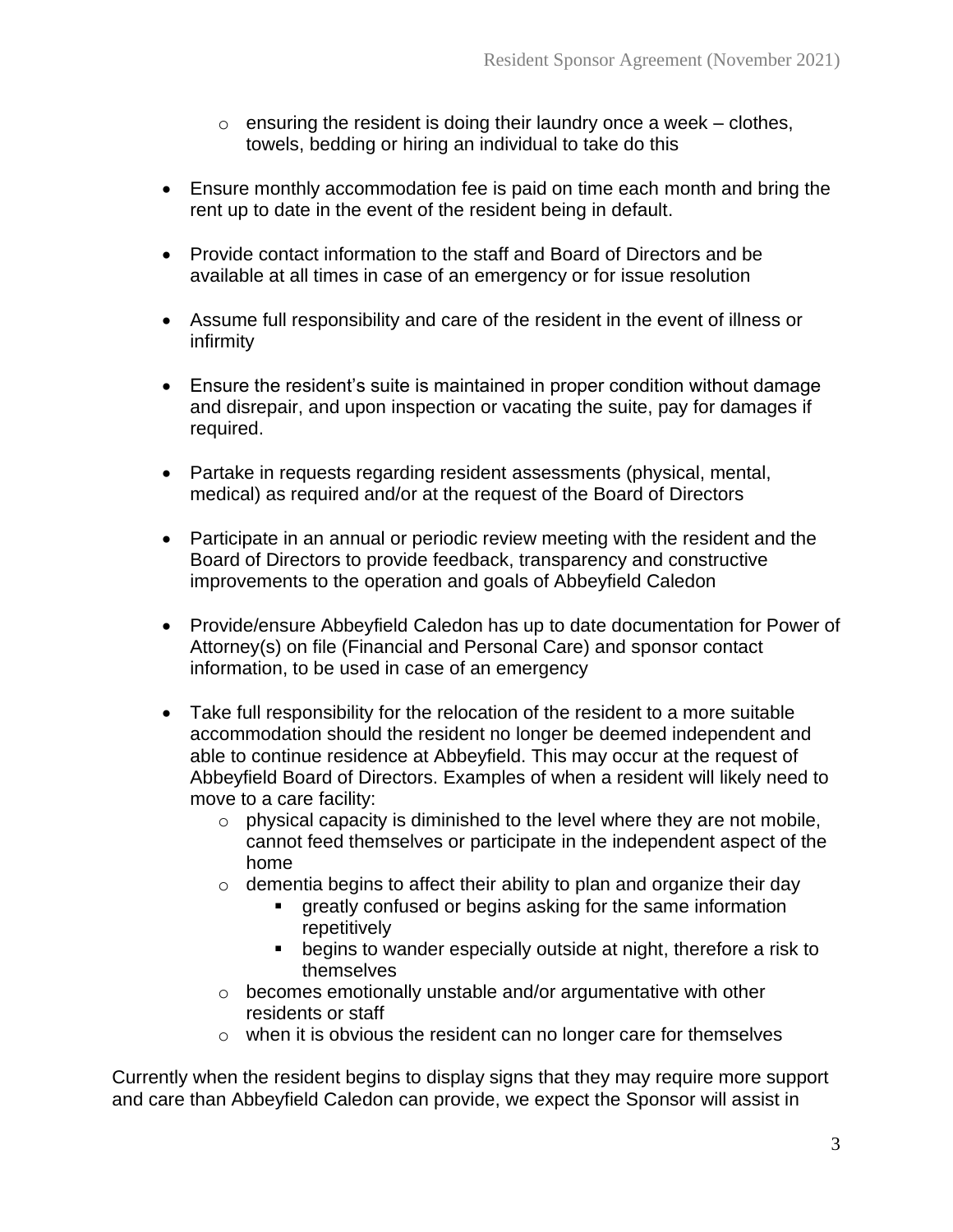arranging a health (medical) assessment to ensure that the plans for the resident's needs are arranged. When either the Sponsor or Abbeyfield Caledon start to have such concerns, the Chair of the Board of Directors [\(chair@abbeyfieldcaledon.org\)](mailto:chair@abbeyfieldcaledon.org) will be the contact for discussion.

Abbeyfield Caledon requires a deposit of \$500 which will be held in trust, and accessed, in the event that Abbeyfield Caledon is required to incur costs to bring in resources to manage any of the above listed health situations or if services are required to maintain the physical suite, that have not or are not being addressed by the Sponsor. The expenses would be drawn down from the deposit and communicated to the resident and sponsor. Should the deposit reach a balance of \$100, the sponsor will be notified and a replenishment of \$400 is required within 7-14 days, returning the deposit balance to \$500. Any funds remaining in this account will be returned upon vacating Abbeyfield Caledon.

| <b>Primary Sponsor:</b>                                                                                                                                                                                                              |  |  |
|--------------------------------------------------------------------------------------------------------------------------------------------------------------------------------------------------------------------------------------|--|--|
| Name: <u>Discovered and the contract of the contract of the contract of the contract of the contract of the contract of the contract of the contract of the contract of the contract of the contract of the contract of the cont</u> |  |  |
|                                                                                                                                                                                                                                      |  |  |
|                                                                                                                                                                                                                                      |  |  |
| Telephone: (residence/cell) _____________________(work)_________________________                                                                                                                                                     |  |  |
|                                                                                                                                                                                                                                      |  |  |
| Relationship to                                                                                                                                                                                                                      |  |  |